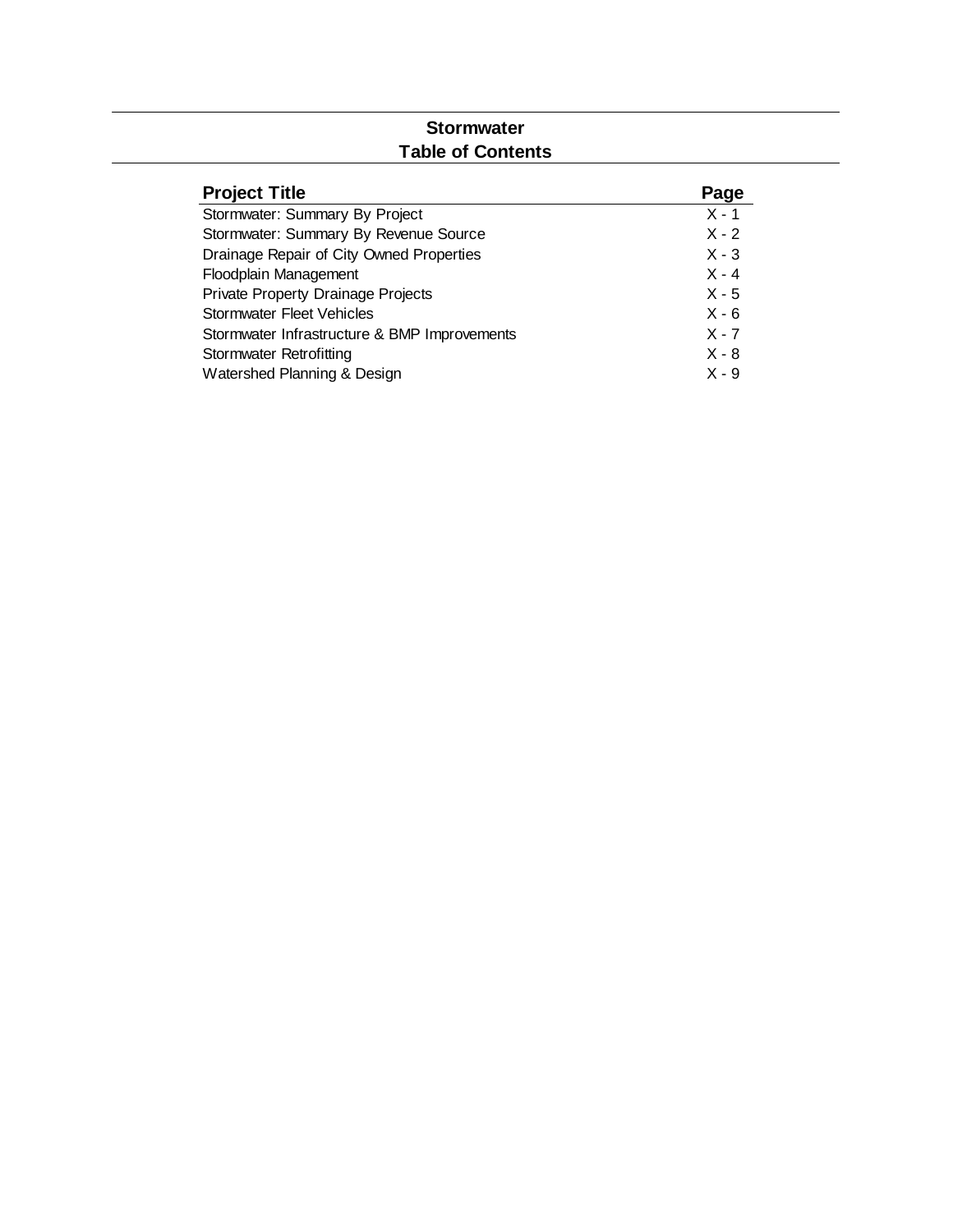|                                                              | <b>Program Category: Stormwater</b> |             |              |                           |             |             |             |                        |                      |
|--------------------------------------------------------------|-------------------------------------|-------------|--------------|---------------------------|-------------|-------------|-------------|------------------------|----------------------|
|                                                              |                                     |             |              | <b>SUMMARY BY PROJECT</b> |             |             |             |                        |                      |
| Category                                                     | <b>Prior Year</b>                   | FY 2014-15  | FY 2015-16   | FY 2016-17                | FY 2017-18  | FY 2018-19  | FY 2019-20  | <b>Future</b><br>Years | <b>Total Request</b> |
| Drainage<br><b>Repair of City</b><br>Owned<br>Properties     | 768,417                             | 950,000     | 550,000      | 550,000                   | 550,000     | 600,000     | 600,000     | 0                      | 4,568,417            |
| Floodplain<br>Management                                     | 225,000                             | 456,000     | 350,000      | 350,000                   | 350,000     | 400,000     | 400,000     | 0                      | 2,531,000            |
| Private<br>Property<br>Drainage<br>Projects                  | 4,118,670                           | 0           | 200,000      | 225,000                   | 225,000     | 225,000     | 250,000     | 0                      | 5,243,670            |
| Stormwater<br><b>Fleet Vehicles</b>                          | 2,417,256                           | 713,000     | 500,000      | 600,000                   | 600,000     | 700,000     | 700,000     | 0                      | 6,230,256            |
| Stormwater<br>Infrastructure &<br><b>BMP</b><br>Improvements | 5,554,000                           | 780,000     | 650,000      | 700,000                   | 700,000     | 750,000     | 850,000     | $\pmb{0}$              | 9,984,000            |
| Stormwater<br>Retrofitting                                   | 3,207,000                           | 1,676,000   | 6,750,000    | 2,450,000                 | 2,700,000   | 2,700,000   | 2,700,000   | 0                      | 22,183,000           |
| Watershed<br>Planning &<br>Implementation                    | 5,405,506                           | $\mathbf 0$ | 1,500,000    | 1,000,000                 | 1,700,000   | 1,100,000   | 100,000     | 0                      | 10,805,506           |
|                                                              | \$21,695,849                        | \$4,575,000 | \$10,500,000 | \$5,875,000               | \$6,825,000 | \$6,475,000 | \$5,600,000 | \$0                    | \$61,545,849         |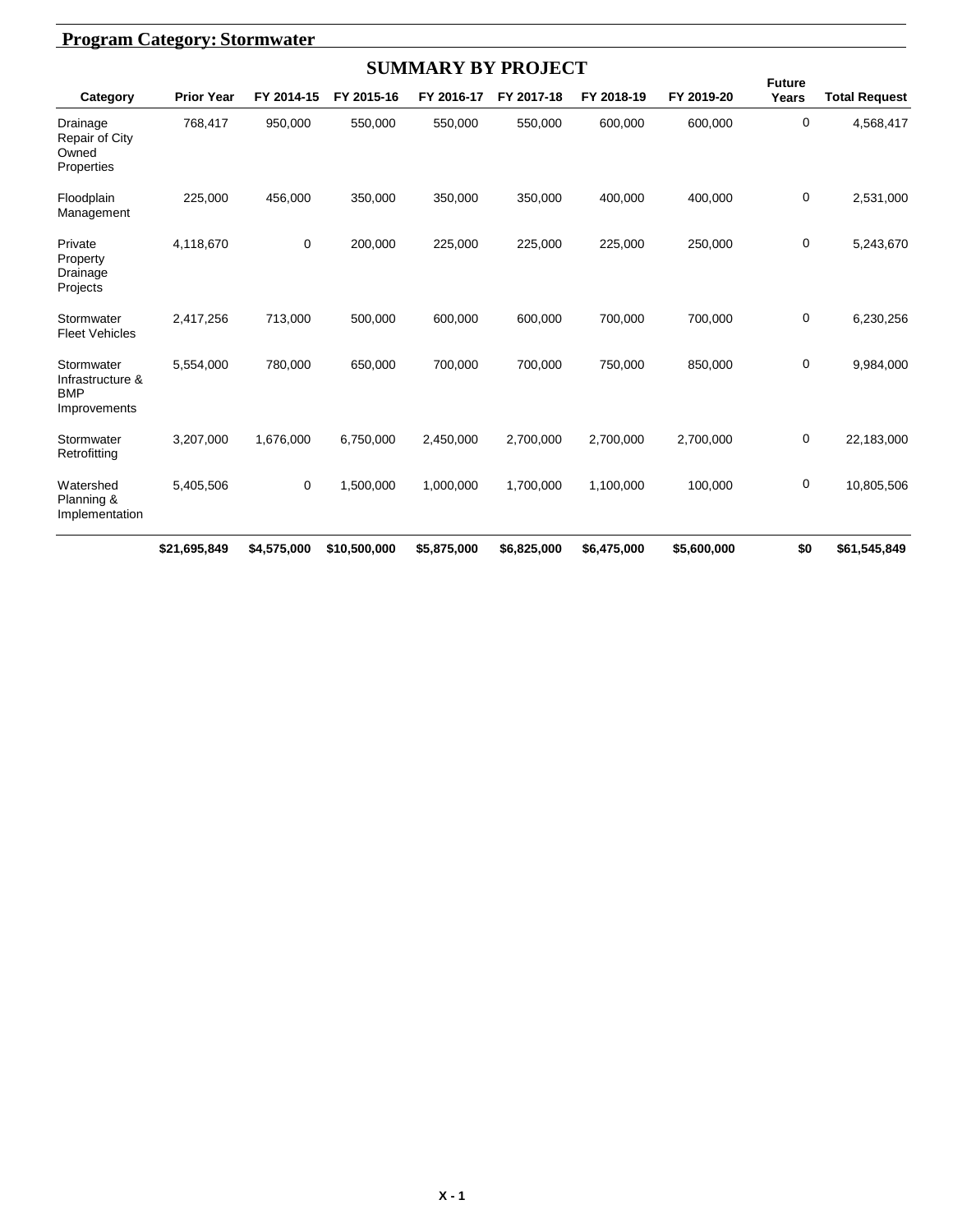#### **SUMMARY BY REVENUE SOURCE**

|                          |                   |             |              |             |             |             |             | <b>Future</b> |                    |
|--------------------------|-------------------|-------------|--------------|-------------|-------------|-------------|-------------|---------------|--------------------|
| Category                 | <b>Prior Year</b> | FY 2014-15  | FY 2015-16   | FY 2016-17  | FY 2017-18  | FY 2018-19  | FY 2019-20  | Years         | <b>Total Funds</b> |
| Unidentified             |                   |             |              |             |             |             |             |               | 0                  |
| <b>Rev Unauthorized</b>  |                   |             |              |             |             |             |             |               | 0                  |
| <b>Rev Authorized</b>    |                   |             |              |             |             |             |             |               |                    |
| Pay-As-You-Go            | 18,279,936        | 4,575,000   | 10,500,000   | 5,875,000   | 6,825,000   | 6,475,000   | 5,600,000   | 0             | 58,129,936         |
| Other                    | 490.543           |             |              |             |             |             |             |               | 490,543            |
| Intergovernmental        | 2,925,370         |             |              |             |             |             |             | 0             | 2,925,370          |
| <b>Installment Sales</b> |                   |             |              |             |             |             |             |               | 0                  |
| Impact Fees              |                   |             |              |             |             |             |             |               | 0                  |
| <b>GOB Unauthorized</b>  |                   |             |              |             |             |             |             |               | 0                  |
| <b>GOB Authorized</b>    |                   |             |              |             |             |             |             |               |                    |
|                          | \$21,695,849      | \$4,575,000 | \$10,500,000 | \$5,875,000 | \$6,825,000 | \$6,475,000 | \$5,600,000 | \$0           | \$61,545,849       |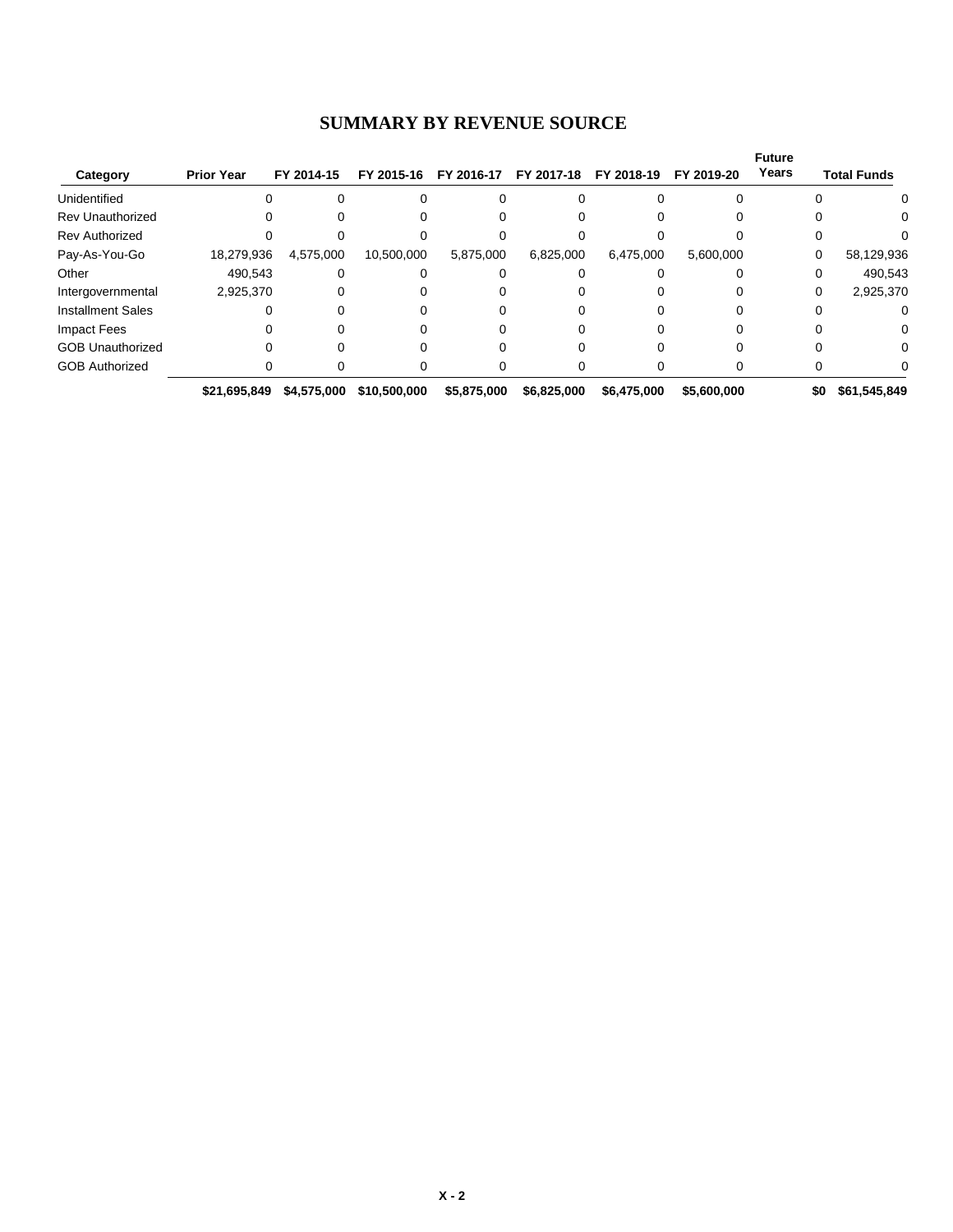| Service Area                                |                                                 |                  | Department          |                                                                                                                                                                                                                                                                                                                      | Division/Program:       | District:          |           |                        |              |  |
|---------------------------------------------|-------------------------------------------------|------------------|---------------------|----------------------------------------------------------------------------------------------------------------------------------------------------------------------------------------------------------------------------------------------------------------------------------------------------------------------|-------------------------|--------------------|-----------|------------------------|--------------|--|
| Stormwater                                  |                                                 |                  | <b>Public Works</b> |                                                                                                                                                                                                                                                                                                                      |                         | Stormwater         |           | All                    |              |  |
| <b>Project Title</b>                        |                                                 |                  | <b>Pin Number</b>   |                                                                                                                                                                                                                                                                                                                      |                         | <b>Master Plan</b> |           |                        |              |  |
| Drainage Repair of City Owned<br>Properties |                                                 |                  |                     |                                                                                                                                                                                                                                                                                                                      |                         |                    |           |                        |              |  |
| <b>Project Description</b>                  |                                                 |                  |                     |                                                                                                                                                                                                                                                                                                                      |                         |                    |           |                        |              |  |
|                                             | improvement projects involving City owned land. |                  |                     | This program involves the repair or improvement of existing stormwater<br>systems located on City owned property. The program will be developed and<br>administered by Stormwater Services Division. Funds may be used for, but<br>are not limited to, the analysis, design, and construction of drainage repair and |                         |                    |           |                        |              |  |
|                                             |                                                 |                  |                     |                                                                                                                                                                                                                                                                                                                      |                         |                    |           |                        |              |  |
| <b>PROJECT STATUS -</b>                     |                                                 | <b>June 2014</b> |                     |                                                                                                                                                                                                                                                                                                                      | <b>PROJECTED DATES:</b> |                    |           | <b>TYPE REQUEST</b>    |              |  |
|                                             | <b>Total Expenditures</b>                       |                  | \$737,617           | Beginning<br>07/07                                                                                                                                                                                                                                                                                                   |                         |                    |           | Continuation           |              |  |
|                                             |                                                 |                  |                     |                                                                                                                                                                                                                                                                                                                      | Completion              | 07/20              |           |                        |              |  |
| <i><b>Appropriation</b></i>                 | <b>Prior Year</b>                               | 2014-15          | 2015-16             | 2016-17                                                                                                                                                                                                                                                                                                              | 2017-18                 | 2018-19            | 2019-20   | <b>Future</b><br>Years | <b>TOTAL</b> |  |
| Planning/Design                             | \$0                                             | \$0              | \$0                 | \$0                                                                                                                                                                                                                                                                                                                  | \$0                     | \$0                | \$0       | \$0                    | \$0          |  |
| Land                                        | \$0                                             | \$0              | \$0                 | \$0                                                                                                                                                                                                                                                                                                                  | \$0                     | \$0                | \$0       | \$0                    | \$0          |  |
| Construction                                | \$768,417                                       | \$950,000        | \$550,000           | \$550,000                                                                                                                                                                                                                                                                                                            | \$550,000               | \$600,000          | \$600,000 | \$0                    | \$4,568,417  |  |
| Equip/Furnishings                           | \$0                                             | \$0              | \$0                 | \$0                                                                                                                                                                                                                                                                                                                  | \$0                     | \$0                | \$0       | \$0                    | \$0          |  |
| Contingency                                 | \$0                                             | \$0              | \$0                 | \$0                                                                                                                                                                                                                                                                                                                  | \$0                     | \$0                | \$0       | \$0                    | \$0          |  |
| <b>Total</b>                                | \$768,417                                       | \$950,000        | \$550,000           | \$550,000                                                                                                                                                                                                                                                                                                            | \$550,000               | \$600,000          | \$600,000 | \$0                    | \$4,568,417  |  |
| Revenue                                     | <b>Prior Year</b>                               | 2014-15          | 2015-16             | 2016-17                                                                                                                                                                                                                                                                                                              | 2017-18                 | 2018-19            | 2019-20   | <b>Future</b><br>Years | <b>TOTAL</b> |  |
| Pay-As-You-Go                               | \$768,417                                       | \$950,000        | \$550,000           | \$550,000                                                                                                                                                                                                                                                                                                            | \$550,000               | \$600,000          | \$600,000 | \$0                    | \$4,568,417  |  |
| <b>GOB Authorized</b>                       | \$0                                             | \$0              | \$0                 | \$0                                                                                                                                                                                                                                                                                                                  | \$0                     | \$0                | \$0       | \$0                    | \$0          |  |
| <b>GOB Unauthorize</b>                      | \$0                                             | \$0              | \$0                 | \$0                                                                                                                                                                                                                                                                                                                  | \$0                     | \$0                | \$0       | \$0                    | \$0          |  |
| <b>Rev Authorized</b>                       | \$0                                             | \$0              | \$0                 | \$0                                                                                                                                                                                                                                                                                                                  | \$0                     | \$0                | \$0       | \$0                    | \$0          |  |
| <b>Rev Unauthorized</b>                     | \$0                                             | \$0              | \$0                 | \$0                                                                                                                                                                                                                                                                                                                  | \$0                     | \$0                | \$0       | \$0                    | \$0          |  |
| <b>Installment Sales</b>                    | \$0                                             | \$0              | \$0                 | \$0                                                                                                                                                                                                                                                                                                                  | \$0                     | \$0                | \$0       | \$0                    | \$0          |  |
| <b>Impact Fees</b>                          | \$0                                             | \$0              | \$0                 | \$0                                                                                                                                                                                                                                                                                                                  | \$0                     | \$0                | \$0       | \$0                    | \$0          |  |
| Intergovernmental                           | \$0                                             | \$0              | \$0                 | \$0                                                                                                                                                                                                                                                                                                                  | \$0                     | \$0                | \$0       | \$0                    | \$0          |  |
| Other                                       | \$0                                             | \$0              | \$0                 | \$0                                                                                                                                                                                                                                                                                                                  | \$0                     | \$0                | \$0       | \$0                    | \$0          |  |
| Unidentified                                | \$0                                             | \$0              | \$0                 | \$0                                                                                                                                                                                                                                                                                                                  | \$0                     | \$0                | \$0       | \$0                    | \$0          |  |
| <b>Total</b>                                | \$768,417                                       | \$950,000        | \$550,000           | \$550,000                                                                                                                                                                                                                                                                                                            | \$550,000               | \$600,000          | \$600,000 | \$0                    | \$4,568,417  |  |
|                                             | <b>Prior Year</b>                               | 2014-15          | 2015-16             | 2016-17                                                                                                                                                                                                                                                                                                              | 2017-18                 | 2018-19            | 2019-20   | <b>Future</b><br>Years | <b>TOTAL</b> |  |
| <b>Operating</b>                            |                                                 |                  |                     |                                                                                                                                                                                                                                                                                                                      |                         |                    |           |                        |              |  |
| Capital Outlay                              | \$0                                             | \$0              | \$0                 | \$0                                                                                                                                                                                                                                                                                                                  | \$0                     | \$0                | \$0       | \$0                    | \$0          |  |
| Maint/Operations                            | \$0                                             | \$0              | \$0                 | \$0                                                                                                                                                                                                                                                                                                                  | \$0                     | \$0                | \$0       | \$0                    | \$0          |  |
| Personnel                                   | \$0                                             | \$0              | \$0                 | \$0                                                                                                                                                                                                                                                                                                                  | \$0                     | \$0                | \$0       | \$0                    | \$0          |  |
| <b>Total</b>                                | \$0                                             | \$0              | \$0                 | \$0                                                                                                                                                                                                                                                                                                                  | \$0                     | \$0                | \$0       | \$0                    | \$0          |  |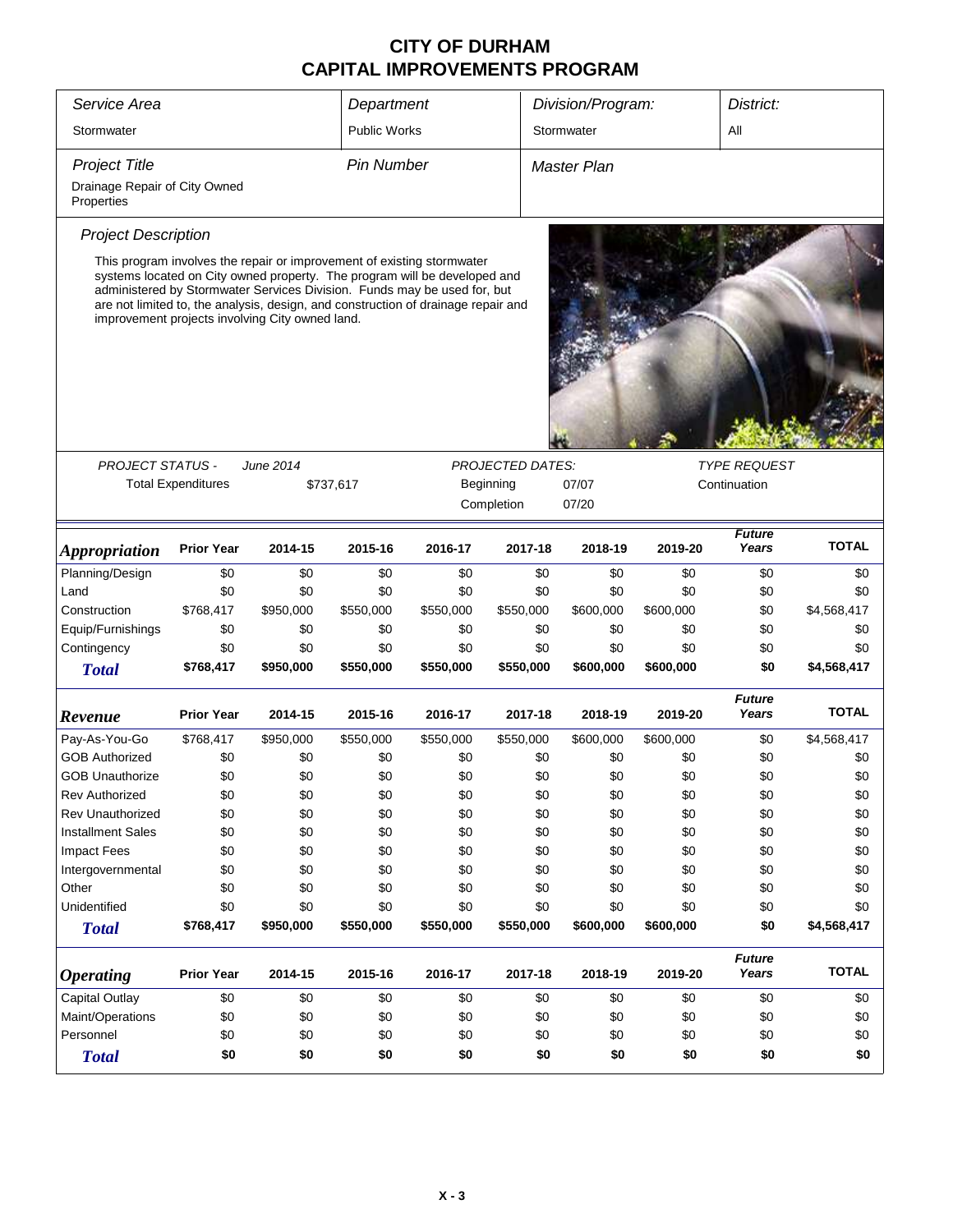| Service Area<br>Department  |                                        |                                                                                                                                                                                                                                                                                                      |                     |           |                                      | Division/Program:<br>District: |                                    |                        |              |  |  |
|-----------------------------|----------------------------------------|------------------------------------------------------------------------------------------------------------------------------------------------------------------------------------------------------------------------------------------------------------------------------------------------------|---------------------|-----------|--------------------------------------|--------------------------------|------------------------------------|------------------------|--------------|--|--|
|                             |                                        |                                                                                                                                                                                                                                                                                                      |                     |           |                                      | Stormwater<br>All              |                                    |                        |              |  |  |
| Stormwater                  |                                        |                                                                                                                                                                                                                                                                                                      | <b>Public Works</b> |           |                                      |                                |                                    |                        |              |  |  |
| <b>Project Title</b>        |                                        |                                                                                                                                                                                                                                                                                                      | <b>Pin Number</b>   |           |                                      | <b>Master Plan</b>             |                                    |                        |              |  |  |
| Floodplain Management       |                                        |                                                                                                                                                                                                                                                                                                      |                     |           |                                      |                                |                                    |                        |              |  |  |
|                             |                                        |                                                                                                                                                                                                                                                                                                      |                     |           |                                      |                                |                                    |                        |              |  |  |
| <b>Project Description</b>  |                                        |                                                                                                                                                                                                                                                                                                      |                     |           |                                      |                                |                                    |                        |              |  |  |
|                             |                                        | This is an on-going program that involves efforts to reduce or eliminate long-<br>term risk to people and property from flooding hazards and their effects. The<br>program includes floodplain analysis and the identification, evaluation, and<br>implementation of floodplain management projects. |                     |           |                                      |                                | <b>Picture</b><br><b>Available</b> |                        |              |  |  |
|                             |                                        |                                                                                                                                                                                                                                                                                                      |                     |           |                                      |                                |                                    |                        |              |  |  |
| <b>PROJECT STATUS -</b>     |                                        | June 2014                                                                                                                                                                                                                                                                                            |                     |           | <b>PROJECTED DATES:</b><br>Beginning |                                |                                    | <b>TYPE REQUEST</b>    |              |  |  |
|                             | <b>Total Expenditures</b><br>\$160,000 |                                                                                                                                                                                                                                                                                                      |                     |           |                                      | 09/09<br>07/20                 |                                    | Continuation           |              |  |  |
|                             |                                        |                                                                                                                                                                                                                                                                                                      |                     |           | Completion                           |                                |                                    |                        |              |  |  |
| <i><b>Appropriation</b></i> | <b>Prior Year</b>                      | 2014-15                                                                                                                                                                                                                                                                                              | 2015-16             | 2016-17   | 2017-18                              | 2018-19                        | 2019-20                            | <b>Future</b><br>Years | <b>TOTAL</b> |  |  |
| Planning/Design             | \$0                                    | \$50,000                                                                                                                                                                                                                                                                                             | \$50,000            | \$50,000  | \$50,000                             | \$50,000                       | \$50,000                           | \$0                    | \$300,000    |  |  |
| Land                        | \$175,000                              | \$406,000                                                                                                                                                                                                                                                                                            | \$300,000           | \$300,000 | \$300,000                            | \$350,000                      | \$350,000                          | \$0                    | \$2,181,000  |  |  |
| Construction                | \$50,000                               | \$0                                                                                                                                                                                                                                                                                                  | \$0                 | \$0       | \$0                                  | \$0                            | \$0                                | \$0                    | \$50,000     |  |  |
| Equip/Furnishings           | \$0                                    | \$0                                                                                                                                                                                                                                                                                                  | \$0                 | \$0       | \$0                                  | \$0                            | \$0                                | \$0                    | \$0          |  |  |
| Contingency                 | \$0                                    | \$0                                                                                                                                                                                                                                                                                                  | \$0                 | \$0       | \$0                                  | \$0                            | \$0                                | \$0                    | \$0          |  |  |
| <b>Total</b>                | \$225,000                              | \$456,000                                                                                                                                                                                                                                                                                            | \$350,000           | \$350,000 | \$350,000                            | \$400,000                      | \$400,000                          | \$0                    | \$2,531,000  |  |  |
| Revenue                     | <b>Prior Year</b>                      | 2014-15                                                                                                                                                                                                                                                                                              | 2015-16             | 2016-17   | 2017-18                              | 2018-19                        | 2019-20                            | <b>Future</b><br>Years | <b>TOTAL</b> |  |  |
| Pay-As-You-Go               | \$225,000                              | \$456,000                                                                                                                                                                                                                                                                                            | \$350,000           | \$350,000 | \$350,000                            | \$400,000                      | \$400,000                          | \$0                    | \$2,531,000  |  |  |
| <b>GOB Authorized</b>       | \$0                                    | \$0                                                                                                                                                                                                                                                                                                  | \$0                 | \$0       | \$0                                  | \$0                            | \$0                                | \$0                    | \$0          |  |  |
| <b>GOB Unauthorize</b>      | \$0                                    | \$0                                                                                                                                                                                                                                                                                                  | \$0                 | \$0       | \$0                                  | \$0                            | \$0                                | \$0                    | \$0          |  |  |
| <b>Rev Authorized</b>       | \$0                                    | \$0                                                                                                                                                                                                                                                                                                  | \$0                 | \$0       | \$0                                  | \$0                            | \$0                                | \$0                    | \$0          |  |  |
| <b>Rev Unauthorized</b>     | \$0                                    | \$0                                                                                                                                                                                                                                                                                                  | \$0                 | \$0       | \$0                                  | \$0                            | \$0                                | \$0                    | \$0          |  |  |
| <b>Installment Sales</b>    | \$0                                    | \$0                                                                                                                                                                                                                                                                                                  | \$0                 | \$0       | \$0                                  | \$0                            | \$0                                | \$0                    | \$0          |  |  |
| <b>Impact Fees</b>          | \$0                                    | \$0                                                                                                                                                                                                                                                                                                  | \$0                 | \$0       | \$0                                  | \$0                            | \$0                                | \$0                    | \$0          |  |  |
| Intergovernmental           | \$0                                    | \$0                                                                                                                                                                                                                                                                                                  | \$0                 | \$0       | \$0                                  | \$0                            | \$0                                | \$0                    | \$0          |  |  |
| Other                       | \$0                                    | \$0                                                                                                                                                                                                                                                                                                  | \$0                 | \$0       | \$0                                  | \$0                            | \$0                                | \$0                    | \$0          |  |  |
| Unidentified                | \$0                                    | \$0                                                                                                                                                                                                                                                                                                  | \$0                 | \$0       | \$0                                  | \$0                            | \$0                                | \$0                    | \$0          |  |  |
| <b>Total</b>                | \$225,000                              | \$456,000                                                                                                                                                                                                                                                                                            | \$350,000           | \$350,000 | \$350,000                            | \$400,000                      | \$400,000                          | \$0                    | \$2,531,000  |  |  |
|                             |                                        |                                                                                                                                                                                                                                                                                                      |                     |           |                                      |                                |                                    | <b>Future</b>          | <b>TOTAL</b> |  |  |
| <b>Operating</b>            | <b>Prior Year</b>                      | 2014-15                                                                                                                                                                                                                                                                                              | 2015-16             | 2016-17   | 2017-18                              | 2018-19                        | 2019-20                            | Years                  |              |  |  |
| <b>Capital Outlay</b>       | \$0                                    | \$0                                                                                                                                                                                                                                                                                                  | \$0                 | \$0       | \$0                                  | \$0                            | \$0                                | \$0                    | \$0          |  |  |
| Maint/Operations            | \$0                                    | \$0                                                                                                                                                                                                                                                                                                  | \$0                 | \$0       | \$0                                  | \$0                            | \$0                                | \$0                    | \$0          |  |  |
| Personnel                   | \$0                                    | \$0                                                                                                                                                                                                                                                                                                  | \$0                 | \$0       | \$0                                  | \$0                            | \$0                                | \$0                    | \$0          |  |  |
| <b>Total</b>                | \$0                                    | \$0                                                                                                                                                                                                                                                                                                  | \$0                 | \$0       | \$0                                  | \$0                            | \$0                                | \$0                    | \$0          |  |  |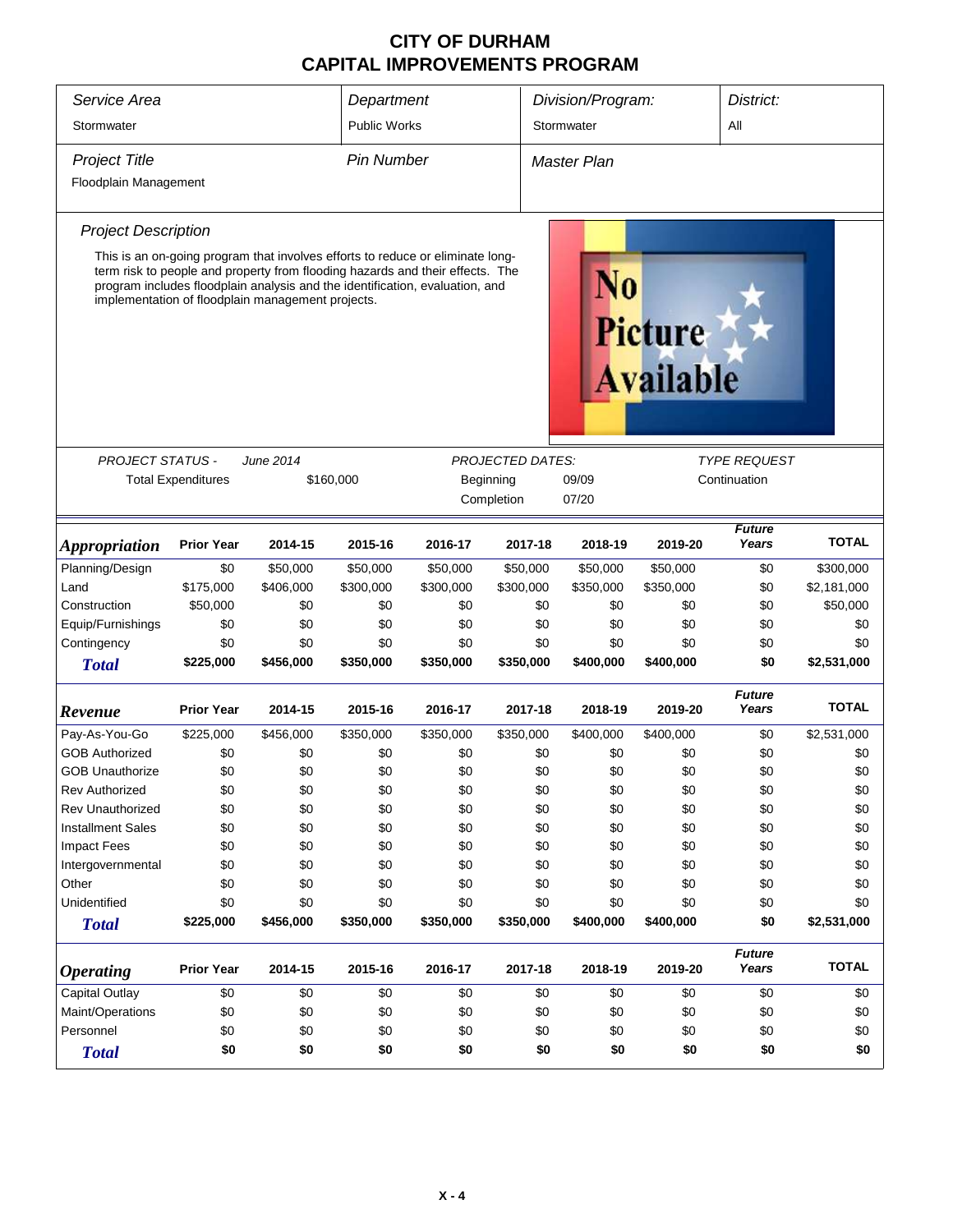| Service Area<br>Stormwater         |                                                                                                                                                                                                                                         |             | Department<br><b>Public Works</b> |           |                         | Division/Program:<br>Stormwater |           | District:<br>All                |              |  |
|------------------------------------|-----------------------------------------------------------------------------------------------------------------------------------------------------------------------------------------------------------------------------------------|-------------|-----------------------------------|-----------|-------------------------|---------------------------------|-----------|---------------------------------|--------------|--|
| <b>Project Title</b>               |                                                                                                                                                                                                                                         |             | <b>Pin Number</b>                 |           |                         | <b>Master Plan</b>              |           |                                 |              |  |
| Private Property Drainage Projects |                                                                                                                                                                                                                                         |             |                                   |           |                         |                                 |           |                                 |              |  |
|                                    |                                                                                                                                                                                                                                         |             |                                   |           |                         |                                 |           |                                 |              |  |
| <b>Project Description</b>         |                                                                                                                                                                                                                                         |             |                                   |           |                         |                                 |           |                                 |              |  |
| ongoing annual activity.           | This project funds drainage improvement projects citywide on private property.<br>Projects are identified by Stormwater staff through requests from property<br>owners and are ranked and constructed according to severity. This is an |             |                                   |           |                         |                                 |           |                                 |              |  |
|                                    |                                                                                                                                                                                                                                         |             |                                   |           |                         |                                 |           |                                 |              |  |
|                                    |                                                                                                                                                                                                                                         |             |                                   |           |                         |                                 |           |                                 |              |  |
|                                    |                                                                                                                                                                                                                                         |             |                                   |           |                         |                                 |           |                                 |              |  |
|                                    |                                                                                                                                                                                                                                         |             |                                   |           |                         |                                 |           |                                 |              |  |
|                                    |                                                                                                                                                                                                                                         |             |                                   |           |                         |                                 |           |                                 |              |  |
|                                    |                                                                                                                                                                                                                                         |             |                                   |           |                         |                                 |           |                                 |              |  |
| PROJECT STATUS -                   |                                                                                                                                                                                                                                         | June 2014   |                                   |           | <b>PROJECTED DATES:</b> | 07/04                           |           | <b>TYPE REQUEST</b><br>Revision |              |  |
|                                    | <b>Total Expenditures</b>                                                                                                                                                                                                               | \$2,525,826 |                                   |           | Beginning<br>Completion | 07/20                           |           |                                 |              |  |
|                                    |                                                                                                                                                                                                                                         |             |                                   |           |                         |                                 |           |                                 |              |  |
| <b>Appropriation</b>               | <b>Prior Year</b>                                                                                                                                                                                                                       | 2014-15     | 2015-16                           | 2016-17   | 2017-18                 | 2018-19                         | 2019-20   | <b>Future</b><br>Years          | <b>TOTAL</b> |  |
| Planning/Design                    | \$0                                                                                                                                                                                                                                     | \$0         | \$0                               | \$0       | \$0                     | \$0                             | \$0       | \$0                             | \$0          |  |
| Construction                       | \$4,118,670                                                                                                                                                                                                                             | \$0         | \$200,000                         | \$225,000 | \$225,000               | \$225,000                       | \$250,000 | \$0                             | \$5,243,670  |  |
| <b>Total</b>                       | \$4,118,670                                                                                                                                                                                                                             | \$0         | \$200,000                         | \$225,000 | \$225,000               | \$225,000                       | \$250,000 | \$0                             | \$5,243,670  |  |
| Revenue                            | <b>Prior Year</b>                                                                                                                                                                                                                       | 2014-15     | 2015-16                           | 2016-17   | 2017-18                 | 2018-19                         | 2019-20   | <b>Future</b><br>Years          | <b>TOTAL</b> |  |
| Pay-As-You-Go                      | \$1,880,300                                                                                                                                                                                                                             | \$0         | \$200,000                         | \$225,000 | \$225,000               | \$225,000                       | \$250,000 | \$0                             | \$3,005,300  |  |
| <b>GOB Authorized</b>              | \$0                                                                                                                                                                                                                                     | \$0         | \$0                               | \$0       | \$0                     | \$0                             | \$0       | \$0                             | \$0          |  |
| <b>GOB Unauthorize</b>             | \$0                                                                                                                                                                                                                                     | \$0         | \$0                               | \$0       | \$0                     | \$0                             | \$0       | \$0                             | \$0          |  |
| <b>Rev Authorized</b>              | \$0                                                                                                                                                                                                                                     | \$0         | \$0                               | \$0       | \$0                     | \$0                             | \$0       | \$0                             | \$0          |  |
| <b>Rev Unauthorized</b>            | \$0                                                                                                                                                                                                                                     | \$0         | \$0                               | \$0       | \$0                     | \$0                             | \$0       | \$0                             | \$0          |  |
| <b>Installment Sales</b>           | \$0                                                                                                                                                                                                                                     | \$0         | \$0                               | \$0       | \$0                     | \$0                             | \$0       | \$0                             | \$0          |  |
| <b>Impact Fees</b>                 | \$0                                                                                                                                                                                                                                     | \$0         | \$0                               | \$0       | \$0                     | \$0                             | \$0       | \$0                             | \$0          |  |
| Intergovernmental \$2,238,370      |                                                                                                                                                                                                                                         | \$0         | \$0                               | \$0       | \$0                     | \$0                             | \$0       | \$0                             | \$2,238,370  |  |
| Other                              | \$0                                                                                                                                                                                                                                     | \$0         | \$0                               | \$0       | \$0                     | \$0                             | \$0       | \$0                             | \$0          |  |
| Unidentified                       | \$0                                                                                                                                                                                                                                     | \$0         | \$0                               | \$0       | \$0                     | \$0                             | \$0       | \$0                             | \$0          |  |
| <b>Total</b>                       | \$4,118,670                                                                                                                                                                                                                             | \$0         | \$200,000                         | \$225,000 | \$225,000               | \$225,000                       | \$250,000 | \$0                             | \$5,243,670  |  |
| <b>Operating</b>                   | <b>Prior Year</b>                                                                                                                                                                                                                       | 2014-15     | 2015-16                           | 2016-17   | 2017-18                 | 2018-19                         | 2019-20   | <b>Future</b><br>Years          | <b>TOTAL</b> |  |
| Capital Outlay                     | \$0                                                                                                                                                                                                                                     | \$0         | \$0                               | \$0       | \$0                     | \$0                             | \$0       | \$0                             | \$0          |  |
| Maint/Operations                   | \$0                                                                                                                                                                                                                                     | \$0         | \$0                               | \$0       | \$0                     | \$0                             | \$0       | \$0                             | \$0          |  |
| Personnel                          | \$0                                                                                                                                                                                                                                     | \$0         | \$0                               | \$0       | \$0                     | \$0                             | \$0       | \$0                             | \$0          |  |
| <b>Total</b>                       | \$0                                                                                                                                                                                                                                     | \$0         | \$0                               | \$0       | \$0                     | \$0                             | \$0       | \$0                             | \$0          |  |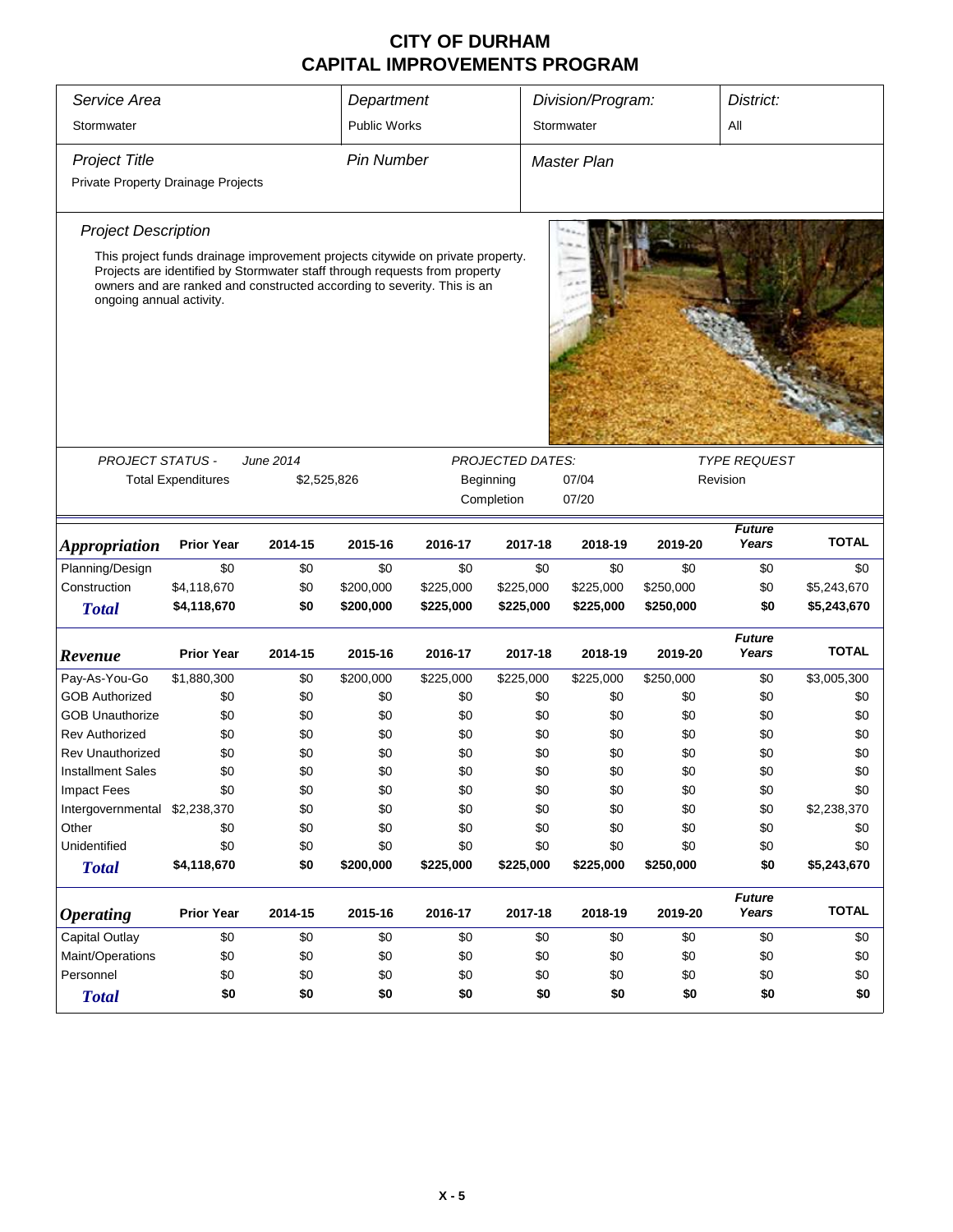| Service Area<br>Stormwater                               |                                                                              |                          | Department<br>Fleet |           |                                                    | Division/Program: |           | District:<br>All                    |              |
|----------------------------------------------------------|------------------------------------------------------------------------------|--------------------------|---------------------|-----------|----------------------------------------------------|-------------------|-----------|-------------------------------------|--------------|
| <b>Project Title</b><br><b>Stormwater Fleet Vehicles</b> |                                                                              |                          | <b>Pin Number</b>   |           |                                                    | Master Plan       |           |                                     |              |
| <b>Project Description</b>                               |                                                                              |                          |                     |           |                                                    |                   |           |                                     |              |
|                                                          | This project is for the financing of fleet vehicles for the Stormwater Fund. |                          |                     |           |                                                    |                   |           |                                     |              |
| <b>PROJECT STATUS -</b>                                  | <b>Total Expenditures</b>                                                    | June 2014<br>\$2,223,700 |                     |           | <b>PROJECTED DATES:</b><br>Beginning<br>Completion | 10/11<br>03/24    |           | <b>TYPE REQUEST</b><br>Continuation |              |
| <b>Appropriation</b>                                     | <b>Prior Year</b>                                                            | 2014-15                  | 2015-16             | 2016-17   | 2017-18                                            | 2018-19           | 2019-20   | <b>Future</b><br>Years              | <b>TOTAL</b> |
| Planning/Design                                          | \$0                                                                          | \$0                      | \$0                 | \$0       | \$0                                                | \$0               | \$0       | \$0                                 | \$0          |
| Land                                                     | \$0                                                                          | \$0                      | \$0                 | \$0       | \$0                                                | \$0               | \$0       | \$0                                 | \$0          |
| Construction                                             | \$2,417,256                                                                  | \$713,000                | \$500,000           | \$600,000 | \$600,000                                          | \$700,000         | \$700,000 | \$0                                 | \$6,230,256  |
| Equip/Furnishings                                        | \$0                                                                          | \$0                      | \$0                 | \$0       | \$0                                                | \$0               | \$0       | \$0                                 | \$0          |
| Contingency                                              | \$0                                                                          | \$0                      | \$0                 | \$0       | \$0                                                | \$0               | \$0       | \$0                                 | \$0          |
| <b>Total</b>                                             | \$2,417,256                                                                  | \$713,000                | \$500,000           | \$600,000 | \$600,000                                          | \$700,000         | \$700,000 | \$0                                 | \$6,230,256  |
| Revenue                                                  | <b>Prior Year</b>                                                            | 2014-15                  | 2015-16             | 2016-17   | 2017-18                                            | 2018-19           | 2019-20   | <b>Future</b><br>Years              | <b>TOTAL</b> |
| Pay-As-You-Go                                            | \$1,926,713                                                                  | \$713,000                | \$500,000           | \$600,000 | \$600,000                                          | \$700,000         | \$700,000 | \$0                                 | \$5,739,713  |
| <b>GOB Authorized</b>                                    | \$0                                                                          | \$0                      | \$0                 | \$0       | \$0                                                | \$0               | \$0       | \$0                                 | \$0          |
| <b>GOB Unauthorize</b>                                   | \$0                                                                          | \$0                      | \$0                 | \$0       | \$0                                                | \$0               | \$0       | \$0                                 | \$0          |
| Rev Authorized                                           | \$0                                                                          | \$0                      | \$0                 | \$0       | \$0                                                | \$0               | \$0       | \$0                                 | \$0          |
| Rev Unauthorized                                         | \$0                                                                          | \$0                      | \$0                 | \$0       | \$0                                                | \$0               | \$0       | \$0                                 | \$0          |
| <b>Installment Sales</b>                                 | \$0                                                                          | \$0                      | \$0                 | \$0       | \$0                                                | \$0               | \$0       | \$0                                 | \$0          |
| Impact Fees                                              | \$0                                                                          | \$0                      | \$0                 | \$0       | \$0                                                | \$0               | \$0       | \$0                                 | \$0          |
| Intergovernmental                                        | \$0                                                                          | \$0                      | \$0                 | \$0       | \$0                                                | \$0               | \$0       | \$0                                 | \$0          |
| Other                                                    | \$490,543                                                                    | \$0                      | \$0                 | \$0       | \$0                                                | \$0               | \$0       | \$0                                 | \$490,543    |
| Unidentified                                             | \$0                                                                          | \$0                      | \$0                 | \$0       | \$0                                                | \$0               | \$0       | \$0                                 | \$0          |
| <b>Total</b>                                             | \$2,417,256                                                                  | \$713,000                | \$500,000           | \$600,000 | \$600,000                                          | \$700,000         | \$700,000 | \$0                                 | \$6,230,256  |
| <b>Operating</b>                                         | <b>Prior Year</b>                                                            | 2014-15                  | 2015-16             | 2016-17   | 2017-18                                            | 2018-19           | 2019-20   | <b>Future</b><br>Years              | <b>TOTAL</b> |
| Capital Outlay                                           | \$0                                                                          | \$0                      | \$0                 | \$0       | \$0                                                | \$0               | \$0       | \$0                                 | \$0          |
| Maint/Operations                                         | \$0                                                                          | \$0                      | \$0                 | \$0       | \$0                                                | \$0               | \$0       | \$0                                 | \$0          |
| Personnel                                                | \$0                                                                          | \$0                      | \$0                 | \$0       | \$0                                                | \$0               | \$0       | \$0                                 | \$0          |
| <b>Total</b>                                             | \$0                                                                          | \$0                      | \$0                 | \$0       | \$0                                                | \$0               | \$0       | \$0                                 | \$0          |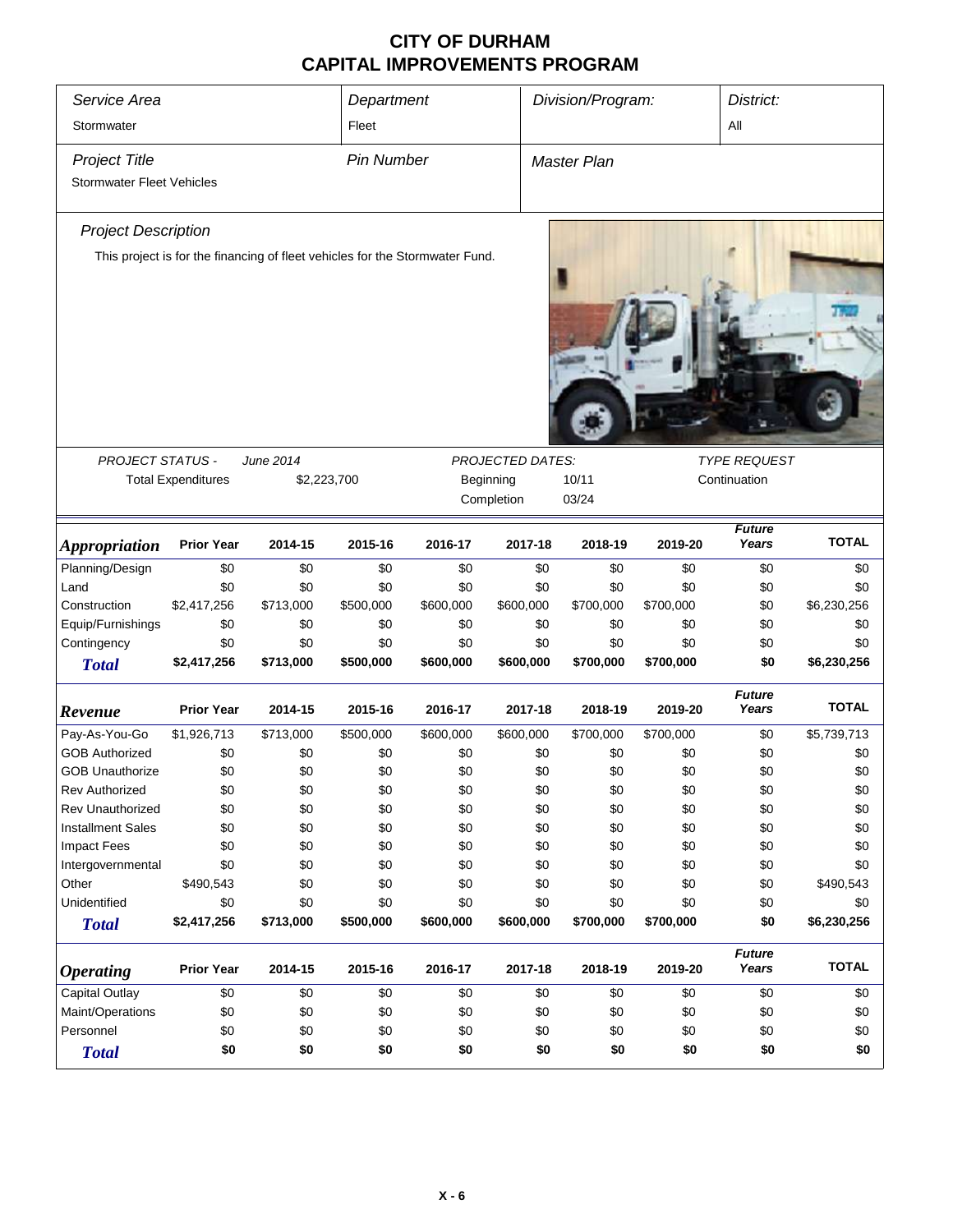| Service Area                                    | Department                                                                   |                                                                                                                                                                                                                                                                                            |                     |           |                         |     | Division/Program:<br>District: |           |                        |              |  |  |
|-------------------------------------------------|------------------------------------------------------------------------------|--------------------------------------------------------------------------------------------------------------------------------------------------------------------------------------------------------------------------------------------------------------------------------------------|---------------------|-----------|-------------------------|-----|--------------------------------|-----------|------------------------|--------------|--|--|
|                                                 |                                                                              |                                                                                                                                                                                                                                                                                            | <b>Public Works</b> |           |                         |     |                                |           |                        |              |  |  |
| Stormwater                                      |                                                                              |                                                                                                                                                                                                                                                                                            |                     |           |                         |     | Stormwater                     | All       |                        |              |  |  |
| <b>Project Title</b>                            |                                                                              |                                                                                                                                                                                                                                                                                            | <b>Pin Number</b>   |           |                         |     | <b>Master Plan</b>             |           |                        |              |  |  |
| Stormwater Infrastructure & BMP<br>Improvements |                                                                              |                                                                                                                                                                                                                                                                                            |                     |           |                         |     |                                |           |                        |              |  |  |
| <b>Project Description</b>                      |                                                                              |                                                                                                                                                                                                                                                                                            |                     |           |                         |     |                                |           |                        |              |  |  |
|                                                 |                                                                              | This project funds repair, improvements or analysis of watersheds, major<br>drainage systems or BMP systems that involve private or public property and<br>require extensive analysis, design, permit approvals or monitoring. Projects<br>are identified and managed by Stormwater staff. |                     |           |                         |     |                                |           |                        |              |  |  |
| <b>PROJECT STATUS -</b>                         |                                                                              | June 2014                                                                                                                                                                                                                                                                                  |                     |           | <b>PROJECTED DATES:</b> |     |                                |           | <b>TYPE REQUEST</b>    |              |  |  |
|                                                 |                                                                              |                                                                                                                                                                                                                                                                                            |                     |           |                         |     | 09/09                          |           | Revision               |              |  |  |
|                                                 | <b>Total Expenditures</b><br>\$4,186,488<br>Beginning<br>Completion<br>03/15 |                                                                                                                                                                                                                                                                                            |                     |           |                         |     |                                |           |                        |              |  |  |
|                                                 |                                                                              |                                                                                                                                                                                                                                                                                            |                     |           |                         |     |                                |           |                        |              |  |  |
| <b>Appropriation</b>                            | <b>Prior Year</b>                                                            | 2014-15                                                                                                                                                                                                                                                                                    | 2015-16             | 2016-17   | 2017-18                 |     | 2018-19                        | 2019-20   | <b>Future</b><br>Years | <b>TOTAL</b> |  |  |
| Planning/Design                                 | \$675,000                                                                    | \$100,000                                                                                                                                                                                                                                                                                  | \$100,000           | \$100,000 | \$100,000               |     | \$100,000                      | \$100,000 | \$0                    | \$1,275,000  |  |  |
| Construction                                    | \$4,579,000                                                                  | \$680,000                                                                                                                                                                                                                                                                                  | \$550,000           | \$600,000 | \$600,000               |     | \$650,000                      | \$750,000 | \$0                    | \$8,409,000  |  |  |
| Equip/Furnishings                               | \$150,000                                                                    | \$0                                                                                                                                                                                                                                                                                        | \$0                 | \$0       |                         | \$0 | \$0                            | \$0       | \$0                    | \$150,000    |  |  |
| Contingency                                     | \$150,000                                                                    | \$0                                                                                                                                                                                                                                                                                        | \$0                 | \$0       |                         | \$0 | \$0                            | \$0       | \$0                    | \$150,000    |  |  |
| <b>Total</b>                                    | \$5,554,000                                                                  | \$780,000                                                                                                                                                                                                                                                                                  | \$650,000           | \$700,000 | \$700,000               |     | \$750,000                      | \$850,000 | \$0                    | \$9,984,000  |  |  |
| Revenue                                         | <b>Prior Year</b>                                                            | 2014-15                                                                                                                                                                                                                                                                                    | 2015-16             | 2016-17   | 2017-18                 |     | 2018-19                        | 2019-20   | <b>Future</b><br>Years | <b>TOTAL</b> |  |  |
| Pay-As-You-Go                                   | \$5,554,000                                                                  | \$780,000                                                                                                                                                                                                                                                                                  | \$650,000           | \$700,000 | \$700,000               |     | \$750,000                      | \$850,000 | \$0                    | \$9,984,000  |  |  |
| <b>GOB Authorized</b>                           | \$0                                                                          | \$0                                                                                                                                                                                                                                                                                        | \$0                 | \$0       |                         | \$0 | \$0                            | \$0       | \$0                    | \$0          |  |  |
| <b>GOB Unauthorize</b>                          | \$0                                                                          | \$0                                                                                                                                                                                                                                                                                        | \$0                 | \$0       |                         | \$0 | \$0                            | \$0       | \$0                    | \$0          |  |  |
| <b>Rev Authorized</b>                           | \$0                                                                          | \$0                                                                                                                                                                                                                                                                                        | \$0                 | \$0       |                         | \$0 | \$0                            | \$0       | \$0                    | \$0          |  |  |
| Rev Unauthorized                                | \$0                                                                          | \$0                                                                                                                                                                                                                                                                                        | \$0                 | \$0       |                         | \$0 | \$0                            | \$0       | \$0                    | \$0          |  |  |
| <b>Installment Sales</b>                        | \$0                                                                          | \$0                                                                                                                                                                                                                                                                                        | \$0                 | \$0       |                         | \$0 | \$0                            | \$0       | \$0                    | \$0          |  |  |
| <b>Impact Fees</b>                              | \$0                                                                          | \$0                                                                                                                                                                                                                                                                                        | \$0                 | \$0       |                         | \$0 | \$0                            | \$0       | \$0                    | \$0          |  |  |
| Intergovernmental                               | \$0                                                                          | \$0                                                                                                                                                                                                                                                                                        | \$0                 | \$0       |                         | \$0 | \$0                            | \$0       | \$0                    | \$0          |  |  |
| Other                                           | \$0                                                                          | \$0                                                                                                                                                                                                                                                                                        | \$0                 | \$0       |                         | \$0 | \$0                            | \$0       | \$0                    | \$0          |  |  |
| Unidentified                                    | \$0                                                                          | \$0                                                                                                                                                                                                                                                                                        | \$0                 | \$0       |                         | \$0 | \$0                            | \$0       | \$0                    | \$0          |  |  |
| <b>Total</b>                                    | \$5,554,000                                                                  | \$780,000                                                                                                                                                                                                                                                                                  | \$650,000           | \$700,000 | \$700,000               |     | \$750,000                      | \$850,000 | \$0                    | \$9,984,000  |  |  |
| <i><b>Operating</b></i>                         | <b>Prior Year</b>                                                            | 2014-15                                                                                                                                                                                                                                                                                    | 2015-16             | 2016-17   | 2017-18                 |     | 2018-19                        | 2019-20   | <b>Future</b><br>Years | <b>TOTAL</b> |  |  |
| Capital Outlay                                  | \$0                                                                          | \$0                                                                                                                                                                                                                                                                                        | \$0                 | \$0       |                         | \$0 | \$0                            | \$0       | \$0                    | \$0          |  |  |
| Maint/Operations                                | \$0                                                                          | \$0                                                                                                                                                                                                                                                                                        | \$0                 | \$0       |                         | \$0 | \$0                            | \$0       | \$0                    | \$0          |  |  |
| Personnel                                       | \$0                                                                          | \$0                                                                                                                                                                                                                                                                                        | \$0                 | \$0       |                         | \$0 | \$0                            | \$0       | \$0                    | \$0          |  |  |
| <b>Total</b>                                    | \$0                                                                          | \$0                                                                                                                                                                                                                                                                                        | \$0                 | \$0       |                         | \$0 | \$0                            | \$0       | \$0                    | \$0          |  |  |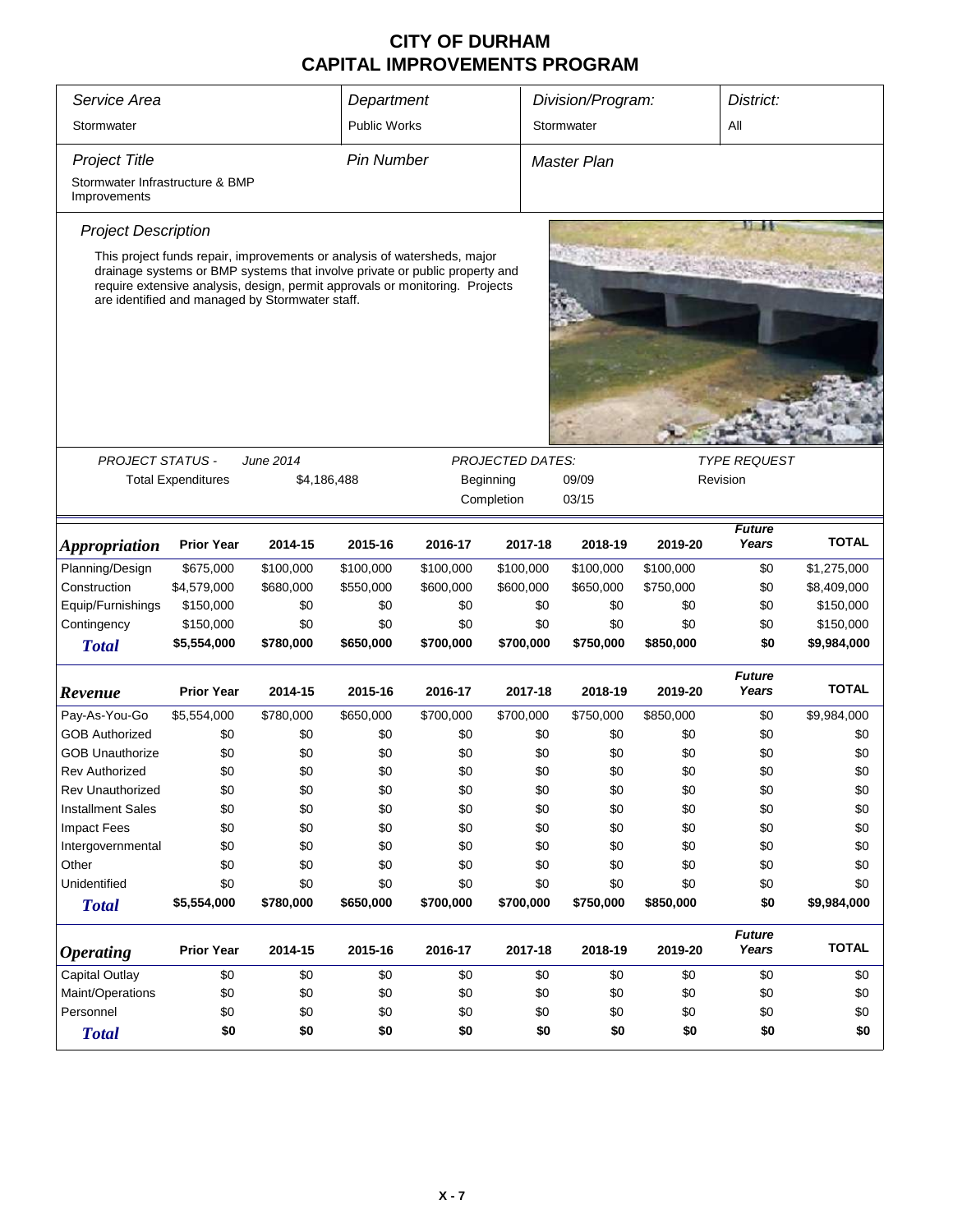| Service Area                   |                           |             | Department                                                           |                                                                                  |                         | Division/Program: |                         | District:              |              |  |
|--------------------------------|---------------------------|-------------|----------------------------------------------------------------------|----------------------------------------------------------------------------------|-------------------------|-------------------|-------------------------|------------------------|--------------|--|
| Stormwater                     |                           |             | <b>Public Works</b>                                                  |                                                                                  |                         | Stormwater        |                         | All                    |              |  |
| <b>Project Title</b>           |                           |             |                                                                      | <b>Pin Number</b><br><b>Master Plan</b>                                          |                         |                   |                         |                        |              |  |
| <b>Stormwater Retrofitting</b> |                           |             |                                                                      |                                                                                  |                         |                   |                         |                        |              |  |
| <b>Project Description</b>     |                           |             |                                                                      |                                                                                  |                         |                   |                         |                        |              |  |
|                                |                           |             |                                                                      | This project funds professional service and construction contracts for planning, |                         |                   |                         |                        |              |  |
| regulations.                   |                           |             | retrofit projects to comply with NPDES permit requirements and state | design, permitting, construction drawings and the construction of stormwater     |                         |                   |                         |                        |              |  |
|                                |                           |             |                                                                      |                                                                                  |                         |                   |                         |                        |              |  |
|                                |                           |             |                                                                      |                                                                                  |                         |                   |                         |                        |              |  |
|                                |                           |             |                                                                      |                                                                                  |                         |                   |                         |                        |              |  |
|                                |                           |             |                                                                      |                                                                                  |                         |                   |                         |                        |              |  |
|                                |                           |             |                                                                      |                                                                                  |                         |                   |                         |                        |              |  |
|                                |                           |             |                                                                      |                                                                                  |                         |                   |                         |                        |              |  |
| <b>PROJECT STATUS -</b>        |                           | June 2014   |                                                                      |                                                                                  | <b>PROJECTED DATES:</b> |                   |                         | <i>TYPE REQUEST</i>    |              |  |
|                                | <b>Total Expenditures</b> |             | \$309,262                                                            |                                                                                  | Beginning               | 07/12             |                         | Continuation           |              |  |
|                                |                           |             |                                                                      |                                                                                  | Completion              | 07/20             |                         |                        |              |  |
|                                |                           |             |                                                                      |                                                                                  |                         |                   |                         |                        |              |  |
| <i><b>Appropriation</b></i>    | <b>Prior Year</b>         | 2014-15     | 2015-16                                                              | 2016-17                                                                          | 2017-18                 | 2018-19           | 2019-20                 | <b>Future</b><br>Years | <b>TOTAL</b> |  |
| Planning/Design                | \$500,000                 | \$400,000   | \$250,000                                                            | \$250,000                                                                        | \$250,000               | \$250,000         | \$250,000               | \$0                    | \$2,150,000  |  |
| Land                           | \$800,000                 | \$0         | \$150,000                                                            | \$250,000                                                                        | \$250,000               | \$250,000         | \$250,000               | \$0                    | \$1,950,000  |  |
| Construction                   | \$1,907,000               | \$1,276,000 | \$6,350,000                                                          | \$1,950,000                                                                      | \$2,200,000             | \$2,200,000       | \$2,200,000             | \$0                    | 18,083,000   |  |
| Equip/Furnishings              | \$0                       | \$0         | \$0                                                                  | \$0                                                                              | \$0                     | \$0               | \$0                     | \$0                    | \$0          |  |
| Contingency                    | \$0                       | \$0         | \$0                                                                  | \$0                                                                              | \$0                     | \$0               | \$0                     | \$0                    | \$0          |  |
| <b>Total</b>                   | \$3,207,000               | \$1,676,000 | \$6,750,000                                                          | \$2,450,000                                                                      | \$2,700,000             |                   | \$2,700,000 \$2,700,000 | \$0                    | \$22,183,000 |  |
|                                |                           |             |                                                                      |                                                                                  |                         |                   |                         | <b>Future</b>          |              |  |
| Revenue                        | <b>Prior Year</b>         | 2014-15     | 2015-16                                                              | 2016-17                                                                          | 2017-18                 | 2018-19           | 2019-20                 | Years                  | <b>TOTAL</b> |  |
| Pay-As-You-Go                  | \$3,207,000               | \$1,676,000 | \$6,750,000                                                          | \$2,450,000                                                                      | \$2,700,000             | \$2,700,000       | \$2,700,000             | \$0                    | 22,183,000   |  |
| <b>GOB Authorized</b>          | \$0                       | \$0         | \$0                                                                  | \$0                                                                              | \$0                     | \$0               | \$0                     | \$0                    | \$0          |  |
| <b>GOB Unauthorize</b>         | \$0                       | \$0         | \$0                                                                  | \$0                                                                              | \$0                     | \$0               | \$0                     | \$0                    | \$0          |  |
| <b>Rev Authorized</b>          | \$0                       | \$0         | \$0                                                                  | \$0                                                                              | \$0                     | \$0               | \$0                     | \$0                    | \$0          |  |
| <b>Rev Unauthorized</b>        | \$0                       | \$0         | \$0                                                                  | \$0                                                                              | \$0                     | \$0               | \$0                     | \$0                    | \$0          |  |
| <b>Installment Sales</b>       | \$0                       | \$0         | \$0                                                                  | \$0                                                                              | \$0                     | \$0               | \$0                     | \$0                    | \$0          |  |
| <b>Impact Fees</b>             | \$0                       | \$0         | \$0                                                                  | \$0                                                                              | \$0                     | \$0               | \$0                     | \$0                    | \$0          |  |
| Intergovernmental              | \$0                       | \$0         | \$0                                                                  | \$0                                                                              | \$0                     | \$0               | \$0                     | \$0                    | \$0          |  |
| Other                          | \$0                       | \$0         | \$0                                                                  | \$0                                                                              | \$0                     | \$0               | \$0                     | \$0                    | \$0          |  |
| Unidentified                   | \$0                       | \$0         | \$0                                                                  | \$0                                                                              | \$0                     | \$0               | \$0                     | \$0                    | \$0          |  |
| <b>Total</b>                   | \$3,207,000               | \$1,676,000 | \$6,750,000                                                          | \$2,450,000                                                                      | \$2,700,000             |                   | \$2,700,000 \$2,700,000 | \$0                    | \$22,183,000 |  |
| <b>Operating</b>               | <b>Prior Year</b>         | 2014-15     | 2015-16                                                              | 2016-17                                                                          | 2017-18                 | 2018-19           | 2019-20                 | <b>Future</b><br>Years | <b>TOTAL</b> |  |
| <b>Capital Outlay</b>          | \$0                       | \$0         | \$0                                                                  | \$0                                                                              | \$0                     | \$0               | \$0                     | \$0                    | \$0          |  |
| Maint/Operations               | \$0                       | \$0         | \$0                                                                  | \$0                                                                              | \$0                     | \$0               | \$0                     | \$0                    | \$0          |  |
| Personnel                      | \$0                       | \$0         | \$0                                                                  | \$0                                                                              | \$0                     | \$0               | \$0                     | \$0                    | \$0          |  |
| <b>Total</b>                   | \$0                       | \$0         | \$0                                                                  | \$0                                                                              | \$0                     | \$0               | \$0                     | \$0                    | \$0          |  |
|                                |                           |             |                                                                      |                                                                                  |                         |                   |                         |                        |              |  |